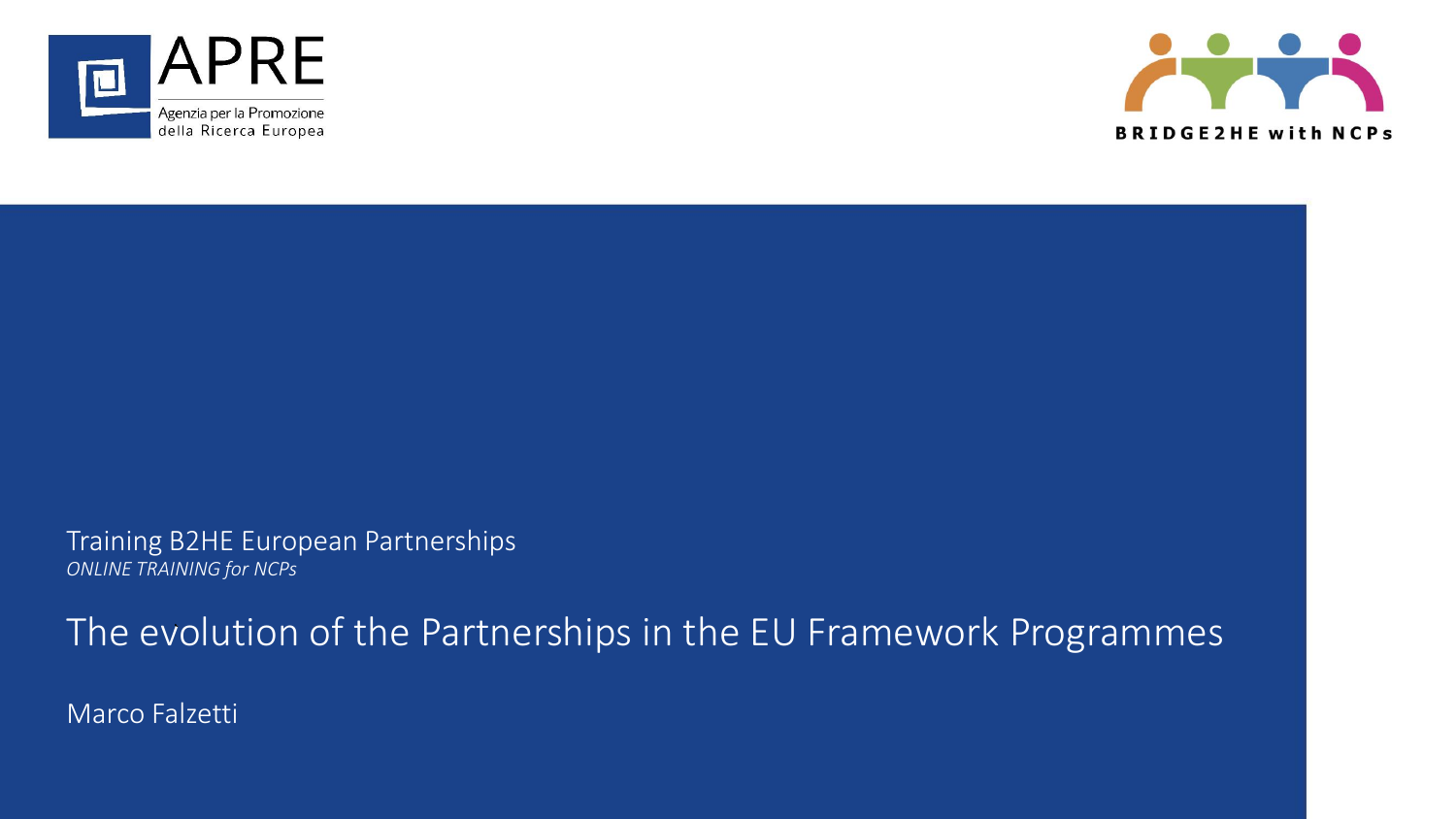# The beginning

### The creation of the first platforms

Between 2001 and 2004. So, between two programs, the end of FP5 and the first years of FP6

With the birth of ACARE (Advisory Council for Aviation Research in Europe), one can ideally imagine dating the birth of the first ETP back to January 2001

### The scenario

it is with FP6 (2002-2006) that we move from a matrix approach to a more circular one, in which the relationship between program structures and program actors evolves towards more advanced and integrated forms

Stakeholders, no longer just potential beneficiaries, but first line players, together with other subjects around the research context too

A new quality of interaction between the Commission and stakeholders, towards a new process of sharing the definition and orientation of future programs

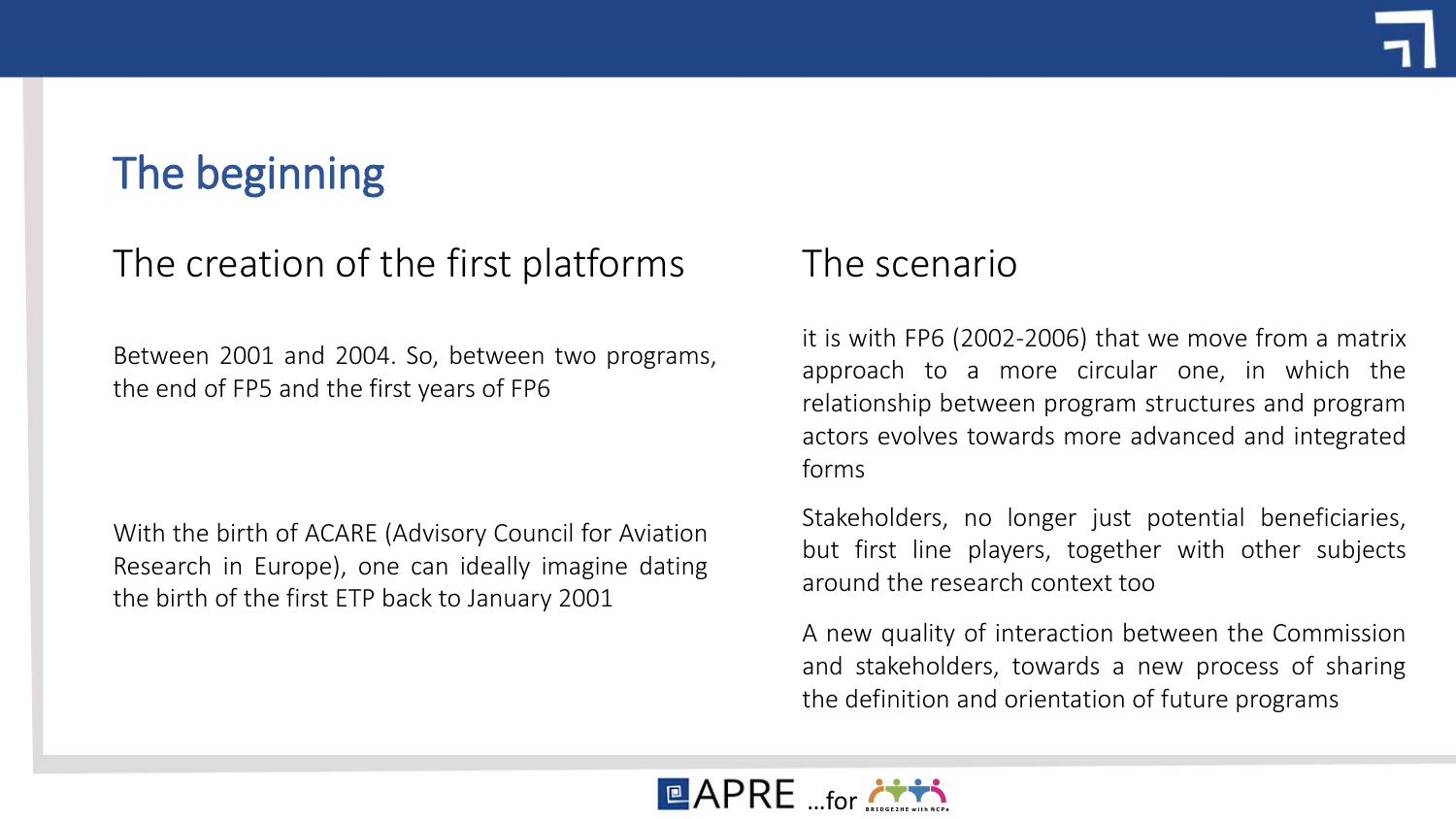## Why were the platforms conceived and then created?

### Looking for a win-win solution

Structuring and formalization of a consultation and comparison mechanism with the recipients of the funding themselves -> sharing of systemic strategies

Definition of relevant, robust and expected actions in the domains of competence

Stimulation and incentive of industrial participation

Lightening of the burden of a parceled consultation and comparison process (COM)

De facto constitution of a single, formal, representative interlocutor -> transparency and effectiveness

*The ETP as an instrument through which to reach the definition of research and development priorities and the programming of actions on a strategic and priority theme for Europe and for which the maintenance of competitiveness, future growth and sustainability require structured interventions in terms of R&D at European level in the medium and long term*

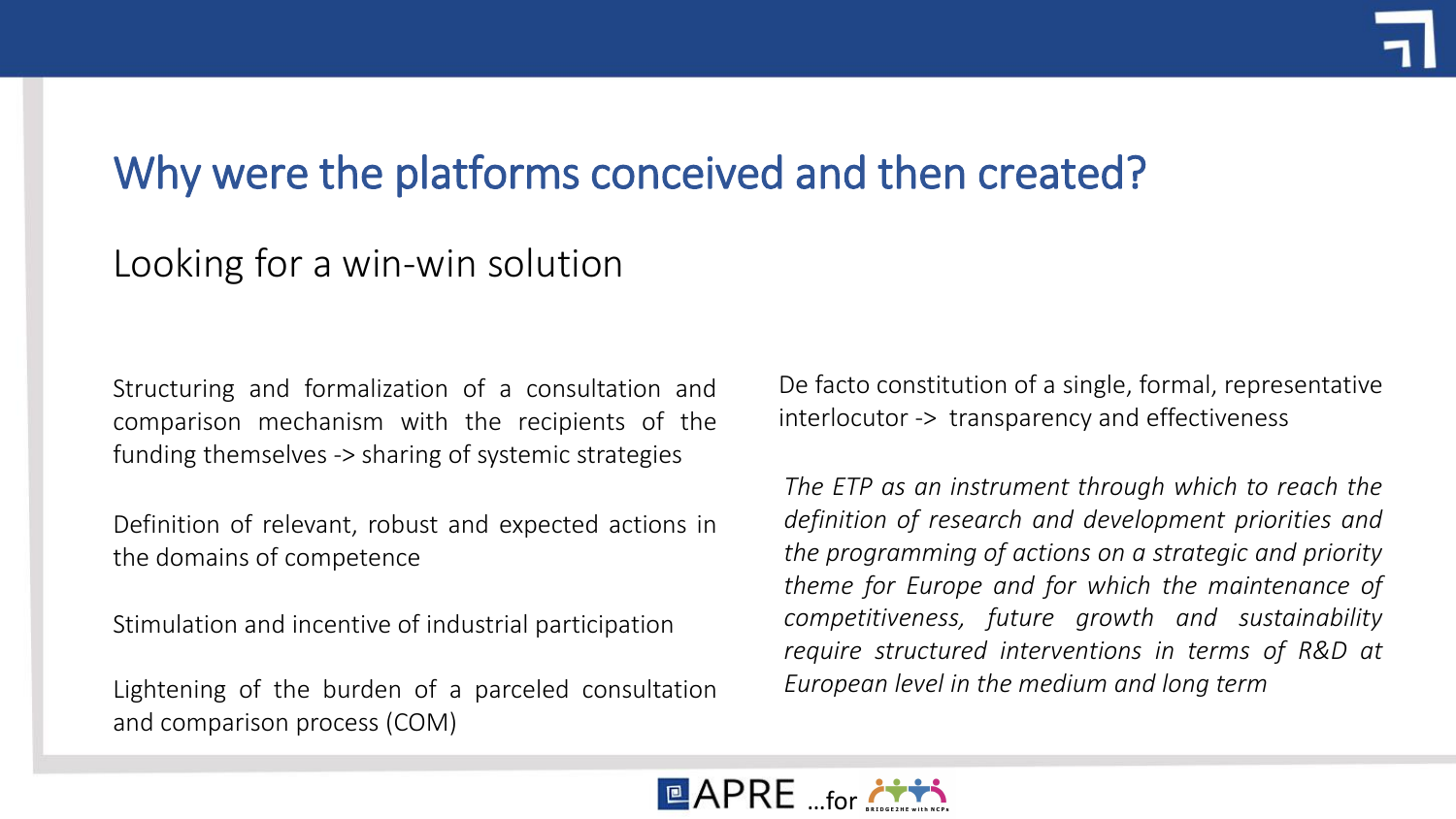*... nothing new under the sun. The European legislator had imagined the idea of cooperation on the most critical issues of research between Europe and Member States (more commonly referred to as participation joint publicpublic) and between Europe and private subjects (more commonly referred to as joint public-private participation) since the first stirrings of the European Community ...*

| <b>Partnership</b>    | <b>Single European Act</b><br><b>EEC Treaty</b><br>$(1987)^*$ | <b>Treaty of</b><br><b>Maastricht</b><br><b>TEC</b><br>$(1993)^*$ | <b>Treaty of</b><br><b>Amsterdam</b><br><b>TEC</b><br>$(1999)^*$ | <b>Treaty of Lisbon</b><br><b>TFEU</b><br>$(2009)^*$ |
|-----------------------|---------------------------------------------------------------|-------------------------------------------------------------------|------------------------------------------------------------------|------------------------------------------------------|
| Public- <b>Public</b> | Art. 130.m                                                    | Art. 130.                                                         | Art. 169                                                         | Art. 185                                             |
| Public-Private        | Art. 130.o                                                    | Art. 130.n                                                        | Art. 171                                                         | Art. 187                                             |

(\*) Dates refer to the year of adoption

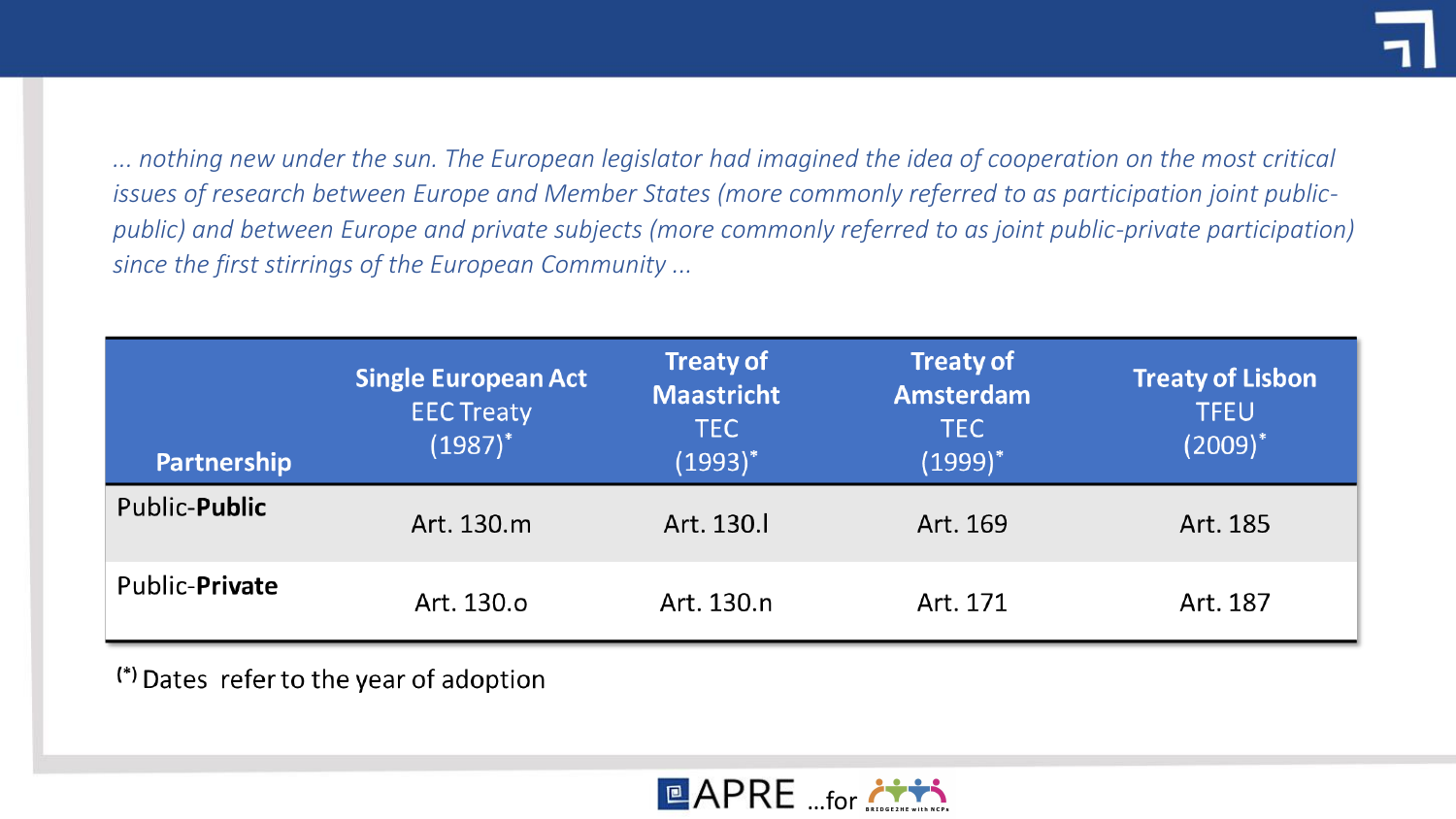... the launch of the first wave of ETPs, already incubeded the idea that these should be the contexts in which to lay the foundations for the development of future PPPs (art. 171) ... In the launch of the first partnerships, the reference was only to the legal basis of 171, which effectively provided for the creation of a JU through a Council decision. We have to wait until 2010 for the creation of the first "simplified" public-private partnerships, the so-called contractual *partnerships (CPPP) ...*



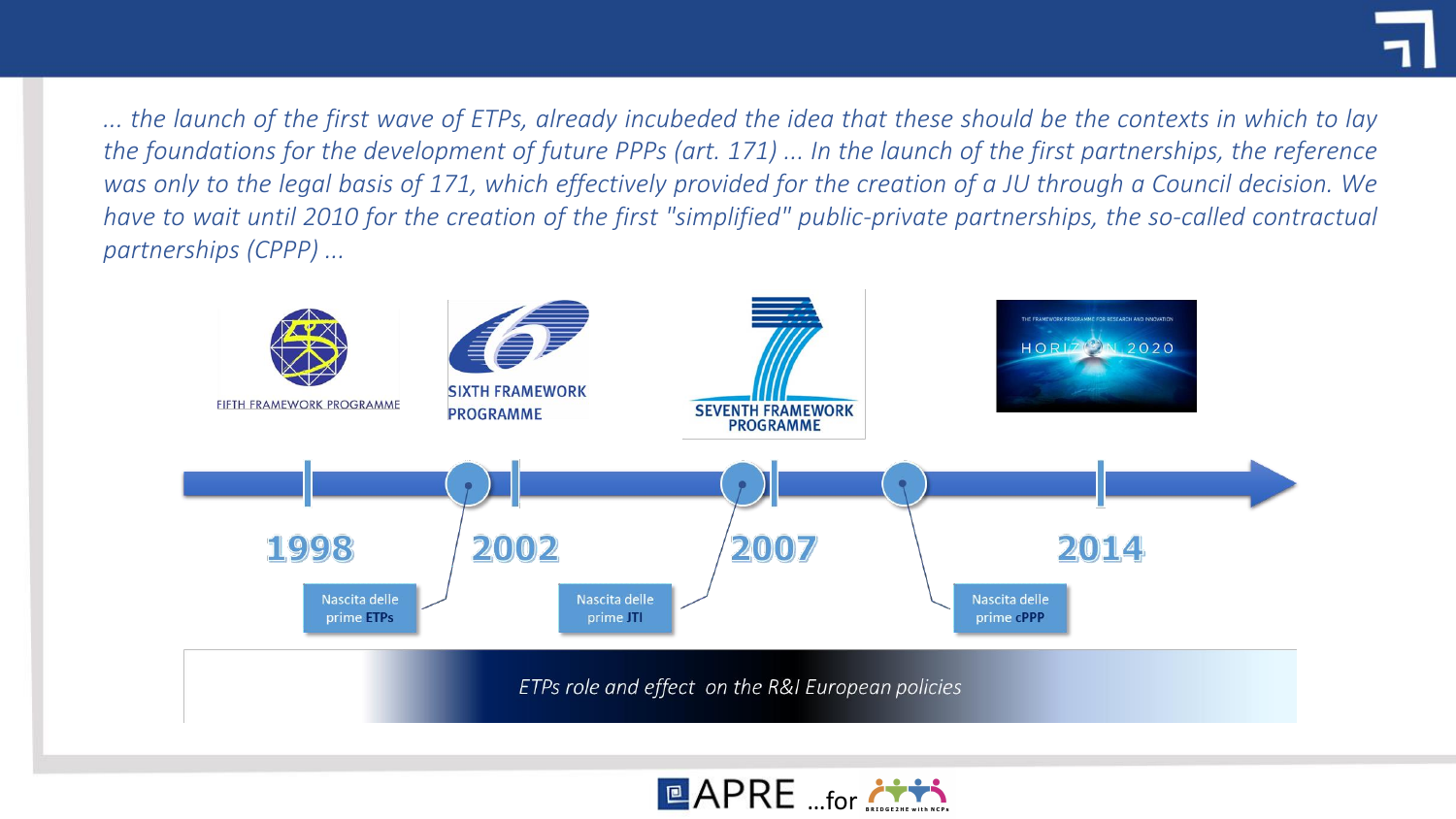*... It is precisely the affirmation of partnerships that marks the beginning of a process of loosening the centrality of ETPs, also due to the Commission's less attention on them. In many cases it was an expected and inevitable process, which over time has seen the focus increasingly more attention on the partnerships themselves, to the detriment of the systems that had helped build them ...*